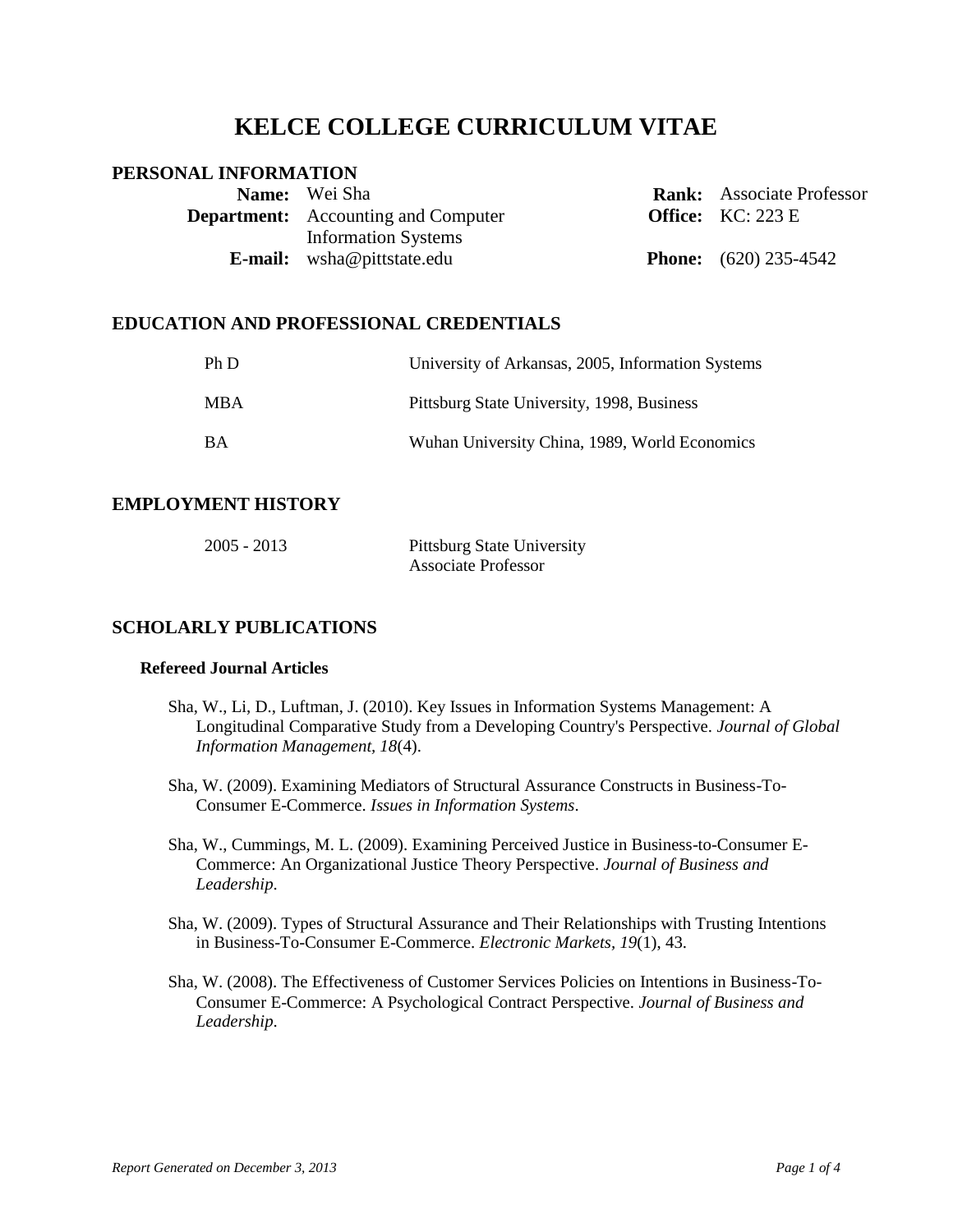#### **Conference Proceedings**

- Sha, W. (2012). *Factors Influencing Students' Decisions to Adopt E-Textbooks and Readers*. Proceedings of the Annual Conference of International Association for Computer Information Systems.
- Sha, W. (2011). *'Examining the Role of Risk Beliefs, Feelings and Self-Efficacy on Intentions to Adopt Social Networking Websites'*. Proceedings of the Annual Conference of International Association for Computer Information Systems.

### **Work in Progress**

- "'E-commerce Design Characteristics and Intended Use: The Overlooked Mediating Roles of Affective Trust and Risk'" (On-Going)
- "'Technology Transfer to Foster Innovation and Competitiveness Improvement in the Third World: A Case for China'" (On-Going)

## **SCHOLARLY PRESENTATIONS**

#### **Paper**

- Sha, W. (Author & Presenter), Annual Conference of International Association for Computer Information Systems, "The Role of Intrinsic Motivation to intention: Computer Enjoyment and Playfulness." (October 5, 2013).
- Sha, W. (Author & Presenter), Annual Conference of International Association for Computer Information Systems, "'Factors Influencing Students' Decisions to Adopt E-Textbooks and Readers'." (2012).
- Sha, W. (Author & Presenter), Annual Conference of International Association for Computer Information Systems, "'Examining the Role of Risk Beliefs, Feelings and Self-Efficacy on Intentions to Adopt Social Networking Websites'." (2011).
- Sha, W. (Author & Presenter), Annual Conference of International Association for Computer Information Systems, "'Examining Mediators of Structural Assurance Constructs in Business-To-Consumer E-Commerce'." (2009).
- Sha, W. (Author & Presenter), Cummings, M. (Author & Presenter), Business & Leadership Symposium, "'Examining Perceived Justice in Business-to-Consumer E-Commerce: An Organizational Justice Theory Perspective'." (2009).
- Sha, W. (Author & Presenter), Business & Leadership Symposium, "'The Effectiveness of Customer Services Policies on Intentions in Business-To-Consumer E-Commerce: A Psychological Contract Perspective'." (2008).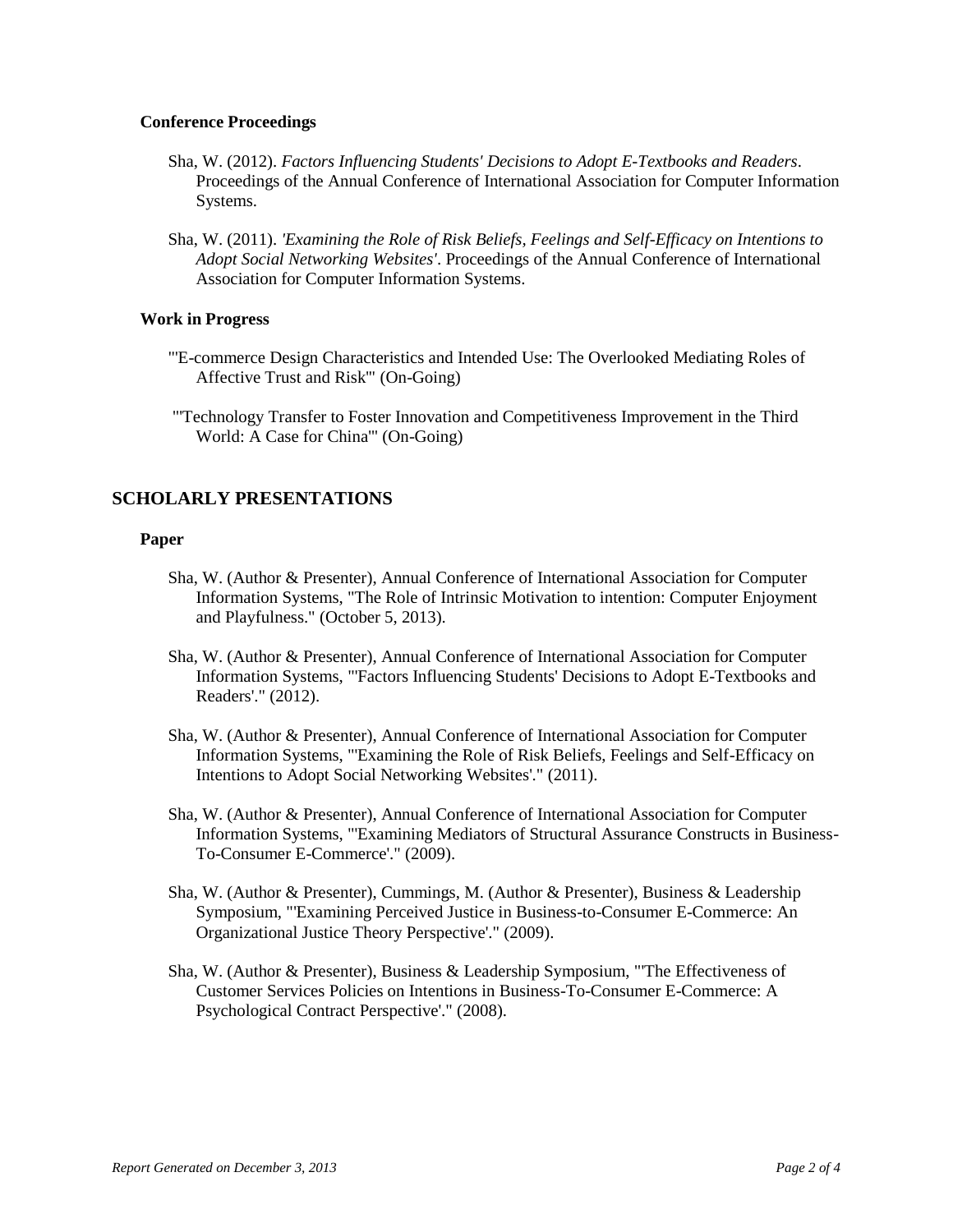## **COURSES TAUGHT**

#### **Pittsburg State University**

CIS 240, 'C++ PROGRAMMING', 2 courses. CIS 420, 'MANAGEMENT INFORMATION SYSTEMS', 9 courses. CIS 615, 'DATABASE MANAGEMENT', 3 courses. CIS 801, TP: XBRL, 1 course. CSIS 130, COMPUTER INFORMATION SYSTEMS, 10 courses. CSIS 420, MANAGEMENT INFORMATION SYSTEMS, 11 courses. CSIS 615, DATABASE MANAGEMENT, 4 courses. CSIS 801, TP: XBRL, 2 courses.

### **FACULTY/TEACHING DEVELOPMENT ACTIVITIES**

#### **Conference Attendance**

Conference Attendance, "Annual Conference of International Association for Computer Information Systems," International Association for Computer Information Systems. (2012).

Conference Attendance, "Annual Conference of International Association for Computer Information Systems," International Association for Computer Information Systems. (2011).

Conference Attendance, "Annual Conference of International Association for Computer Information Systems," International Association for Computer Information Systems. (2009).

Conference Attendance, "Business & Leadership Symposium." (2009).

Conference Attendance, "Business & Leadership Symposium." (2008).

### **PROFESSIONAL ACTIVITIES**

Member, Association for Information Systems.

Member, Decision Science Institute.

Member, International Association for Computer Information Systems.

#### **SERVICE AND CONSULTING**

#### **College Service**

Committee Member, Kelce College of Business Technology Committee. (2011 - 2013).

Committee Member, College of Business reinstatement committee. (2007 - 2009).

#### **University Service**

Committee Member, Leadership Council. (2012 - 2013).

Committee Member, Departmental Honors Committee. (2011 - 2013).